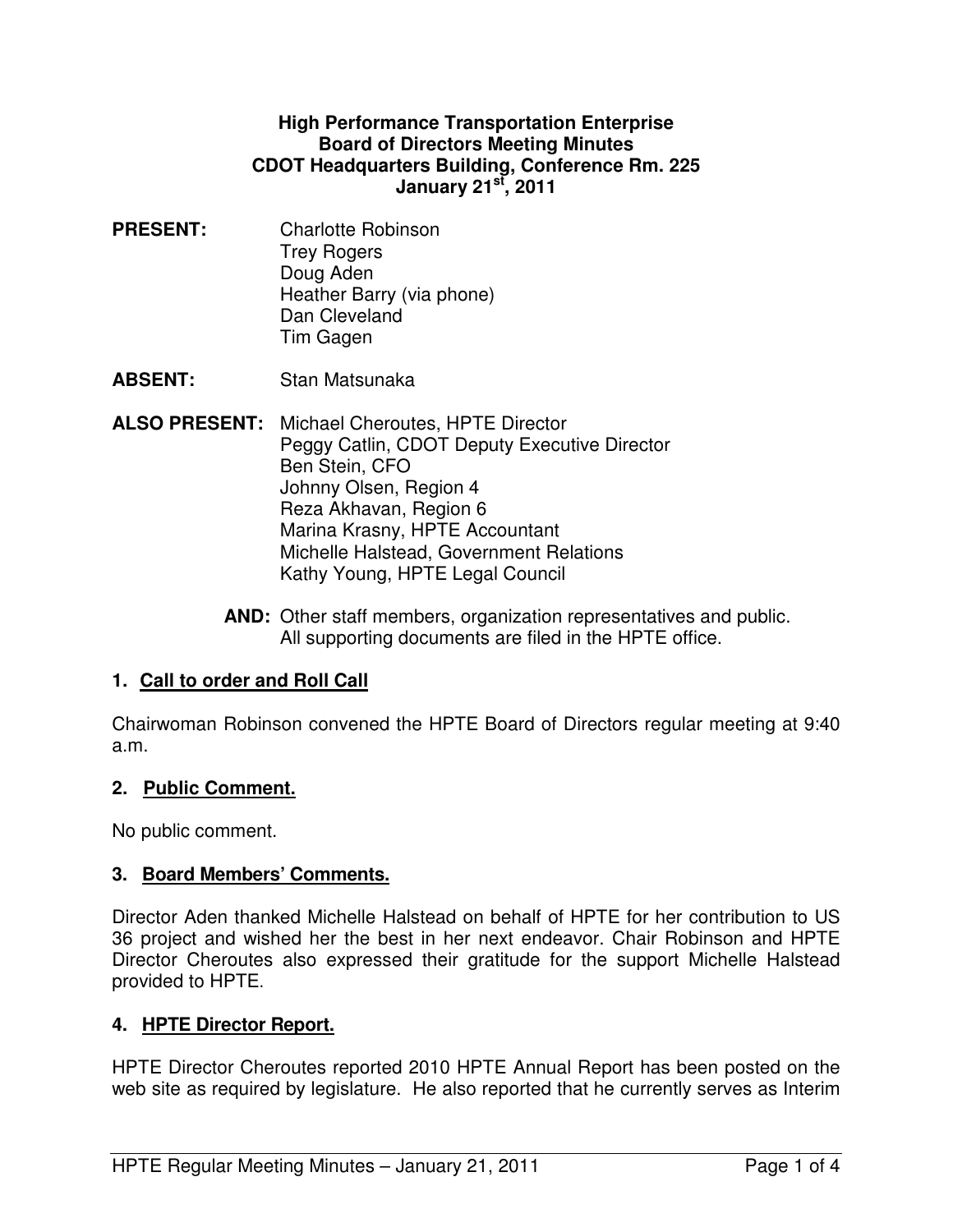CDOT Executive Director. He had an opportunity to brief new Executive Director on the US 36 project and its importance in demonstrating our ability to make transportation improvements without use of State funds.

### **5. Discuss and Act on the Personnel Matters.**

HPTE Director Cheroutes asked for the Board's approval to authorize hiring an administrative assistant to perform administrative functions for HPTE and a program assistant to fill in other staffing gaps.

Director Rogers made a motion to authorize the HPTE Director to hire an administrative assistant at the annual salary of not to exceed \$50,000 plus benefits and a temporary employee at the amount not to exceed \$30,000 for six months period. Director Cleveland seconded the motion and on unanimous vote, the Board directed HPTE staff to continue with TIFIA application process.

# **6. Discuss and Act on the Regular Meeting Minutes for December 17th, 2010.**

Chairwoman Robinson asked for consideration of the December 17th, 2010 HPTE regular meeting minutes. Director Gagen moved for adoption of the meeting minutes. Director Rogers seconded the motion and on the vote of the Board, the minutes were adopted.

#### **Resolution Number HPTE-34**

BE IT HEREBY RESOLVED, the High Performance Transportation Enterprise Board of Directors' Regular Meeting Minutes for December 17th, 2010 are hereby approved.

#### . **7. Discuss and Act on the HPTE Revised Budget for FY2011.**

HPTE Director Cheroutes presented revised budget for FY2011 that includes upcoming US 36 consulting contracts and changes in staffing costs for the remainder of the fiscal year. Staff recommendations include a significant reduction for the General Engineering consulting contract, an increase for US 36 legal services contracts, an increase for P3 advisor, revised rating agency fee and TIFIA application fee. Some of these costs might be reimbursed from our debt financing when it is in place next year.

Director Aden made a motion to approve FY2011 revised budget as presented. Director Gagen seconded the motion and on the vote of the Board, HPTE Revised Budget for FY2011 was adopted.

#### **Resolution Number HPTE-35**

BE IT RESOLVED, that the Revised Budget for the Fiscal Year 2010-2011 is approved by the High Performance Transportation Enterprise Board.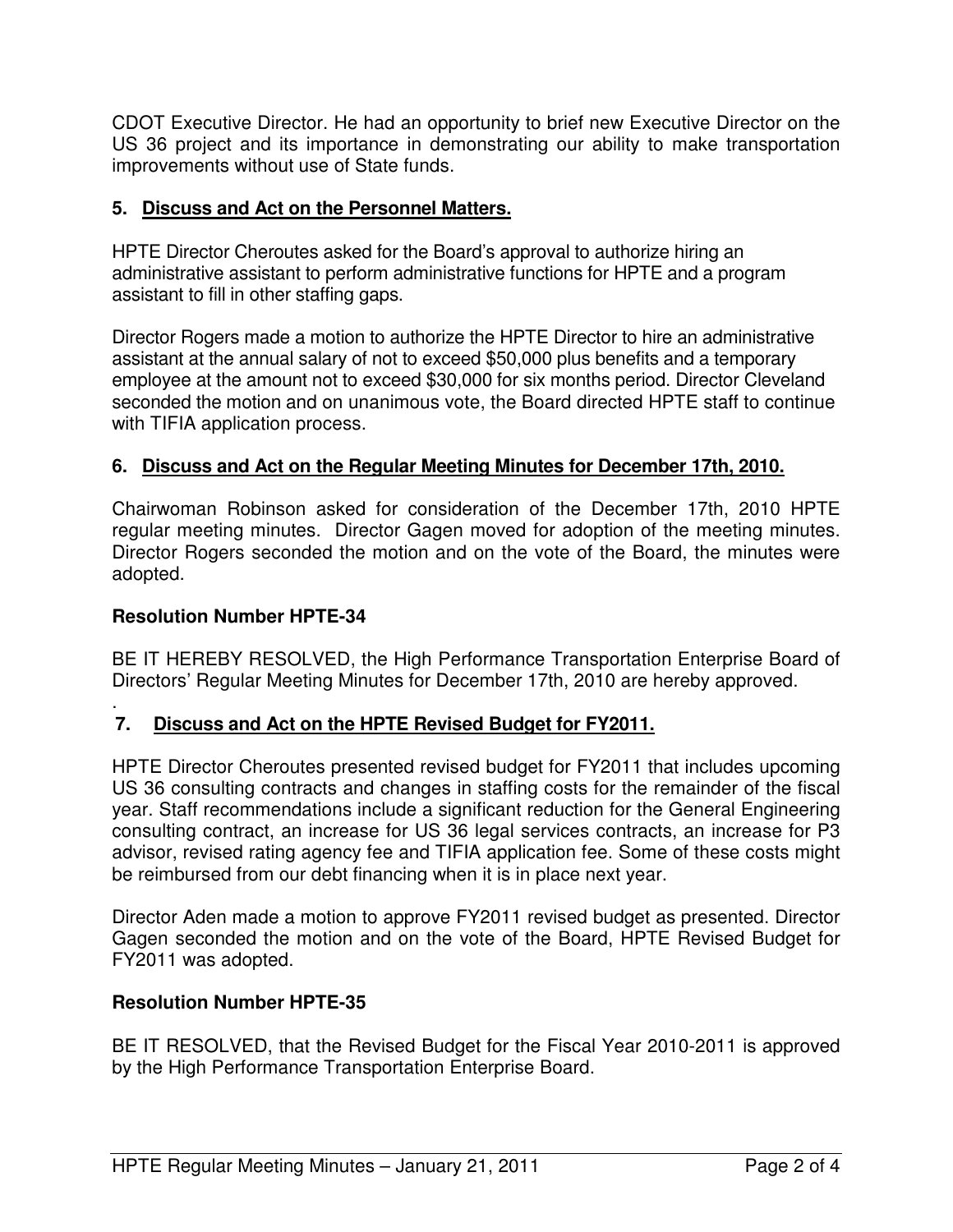## **8. Discuss and Act on items related to US 36 Project.**

HPTE Director Cheroutes reported that the financing plan for TIFIA application is nearly completed. After evaluating the available funds, we have determined that we will be able to build a project that goes from Pecos on the East to Interlocken on the West. This is also referred to as Segment 1 and Segment 2 of the whole project.

As confirmed by Region 6, the project cost will be \$260 million. To fund this project we were able to secure \$30 million from RTD. RTD staff is recommending their Board to allocate additional \$90 million to this project. There is a high degree of expectation that RTD Board will authorize addition funds for this project. The total RTD contribution for Segments 1 and 2 of the project would be \$120 million. Initially, DRCOG committed \$25 million and now we are expecting additional commitment of \$20 to \$25 million. CDOT has committed \$34 million to the project. This leaves a gap of approximately \$70 million. We believe we have sufficient coverage between projected US 36 revenue and excess revenue from I-25 for operation and maintenance of Segment 1 and 2.

The TIFIA loan application is nearing completion and will be sent out to the Board shortly. We will be asking the Board to convene for a Special Meeting within the next couple of weeks to approve the application in order to meet January 31 submission deadline.

In response to Director Aden's question, Ben Stein stated that the interest rate is locked at the time of the closing. Until then we are subject to the market interest rate risk.

HPTE Director Cheroutes reported that P3 Advisors contract with KPMS and Underwriting Services contract with JP Morgan are currently pending negotiations. Director Rogers stated that current By-Laws do not provide HPTE Director with authority to enter into the contracts without prior approval from the Board. He suggested revising the By-Laws to give that authority to HPTE Director. The Board agreed to address the By-Laws revision at the next meeting.

Director Rogers made a motion to authorize HPTE Director to enter into the contract with KPGM for P3 Advisory consulting services for the amount not to exceed \$125,000 for the remainder of Fiscal Year 2011 and enter into a contract with JP Morgan for Bond Underwriting services with the understanding that there will be no financial obligations unless the bonds are issued and the fees will be paid out of bond proceeds. Director Gagen seconded the motion and on unanimous vote, the Board directed HPTE Director to execute KPMG and JP Morgan contracts.

HPTE Director Cheroutes thanked the FHWA, RTD, DRCOG, and US 36 Coalition for their cooperation and involvement in this project.

# **9. Other Matters.**

Peggy Catlin presented draft of the HPTE Quarterly Progress report for the first quarter of Fiscal Year 2011 and asked for Boards comments in order to finalize the document. The